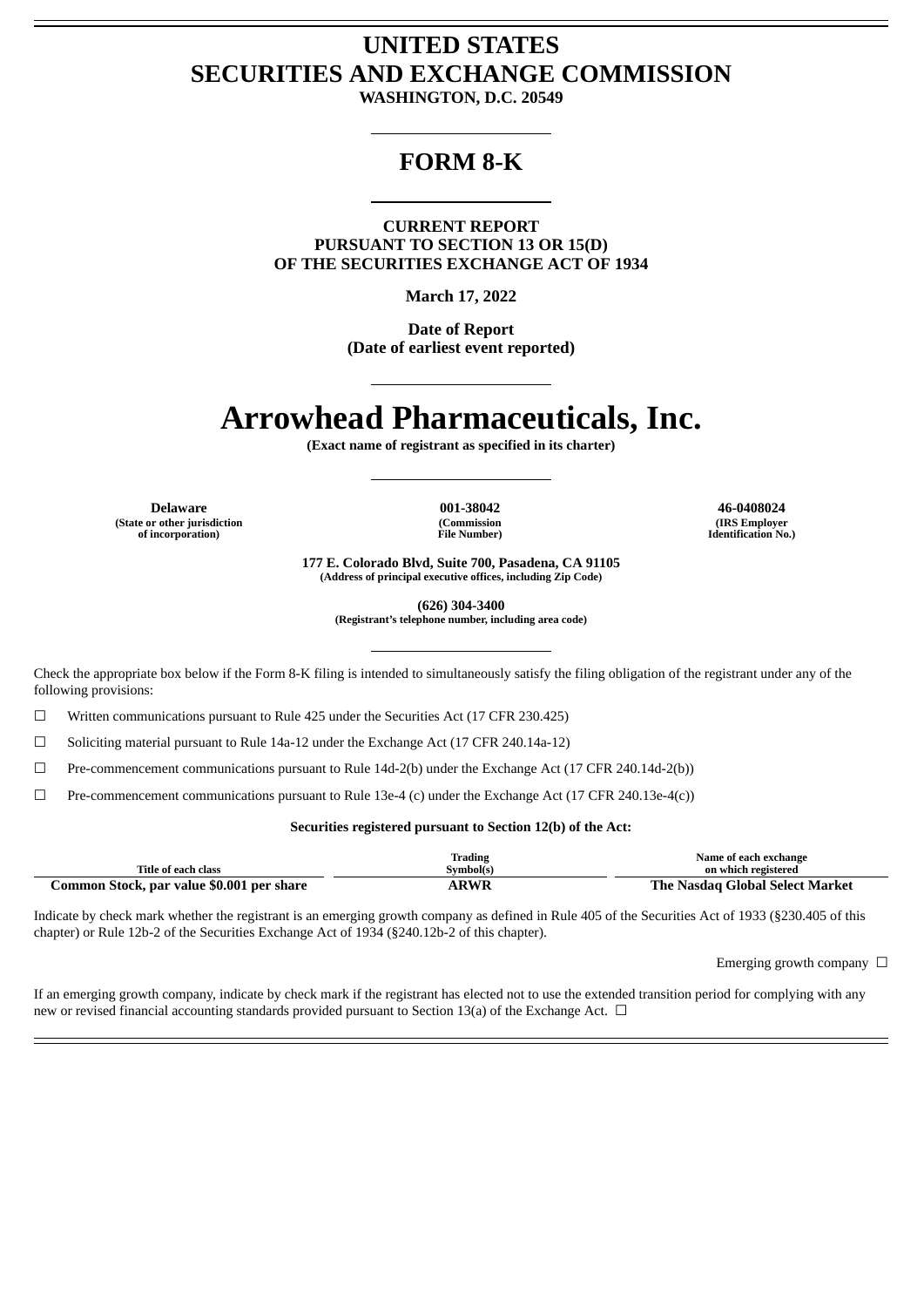#### **Item 5.07 Submission of Matters to a Vote of Security Holders**

The following proposals were submitted to the stockholders of Arrowhead Pharmaceuticals, Inc. (the "Company") at the 2022 Annual Meeting of Stockholders held on March 17, 2022.

- To elect seven directors to serve as members of the Company's Board of Directors until the next Annual Meeting or until their successors are elected;
- To approve, on an advisory (non-binding) basis, of the compensation of the Company's named executive officers;
- To approve the Company's Non-Employee Director Compensation Plan; and
- To ratify the selection of Rose Snyder & Jacobs as independent auditors of the Company for the fiscal year ended September 30, 2022.

As of January 21, 2022, the record date for the Annual Meeting, the Company had 105,448,417 shares of its common stock outstanding and entitled to vote. At the Annual Meeting 89,738,550 shares were present in person or represented by proxy and entitled to vote. The number of votes cast for and against and the number of abstentions and broker non-votes with respect to each matter voted upon are set forth below:

#### *Election of Directors*

| <b>NAME</b>                 | <b>FOR</b>   | <b>AGAINST</b> | <b>ABSTAIN</b> | <b>NON VOTES</b> |
|-----------------------------|--------------|----------------|----------------|------------------|
| <b>Christopher Anzalone</b> | 68,581,047   | 803,556        | 195,619        | 20,158,328       |
| Douglass Given              | 67,565,311   | 1,889,395      | 125,516        | 20,158,328       |
| Mauro Ferrari               | 24, 257, 754 | 44,444,641     | 877,827        | 20,158,328       |
| Michael S. Perry            | 29,372,150   | 39,753,834     | 454,238        | 20,158,328       |
| William Waddill             | 25,926,483   | 42,741,598     | 912,141        | 20,158,328       |
| Marianne De Backer          | 39,901,384   | 29,329,002     | 349,836        | 20,158,328       |
| <b>Adeoye Olukoton</b>      | 39,368,271   | 29,230,260     | 981,691        | 20,158,328       |
|                             |              |                |                |                  |

#### *Advisory Vote to Approve Executive Compensation*

14,213,202 FOR 54,813,812 AGAINST 553,208 ABSTAIN 20,158,328 NON VOTES

### *Approval of the Non-Employee Director Compensation Plan*

16,045,691 FOR 52,535,735 AGAINST 998,796 ABSTAIN 20,158,328 NON VOTES

#### *Ratification of Rose, Snyder & Jacobs as Independent Auditors of the Company*

87,172,994 FOR 591,637 AGAINST 1,973,919 ABSTAIN